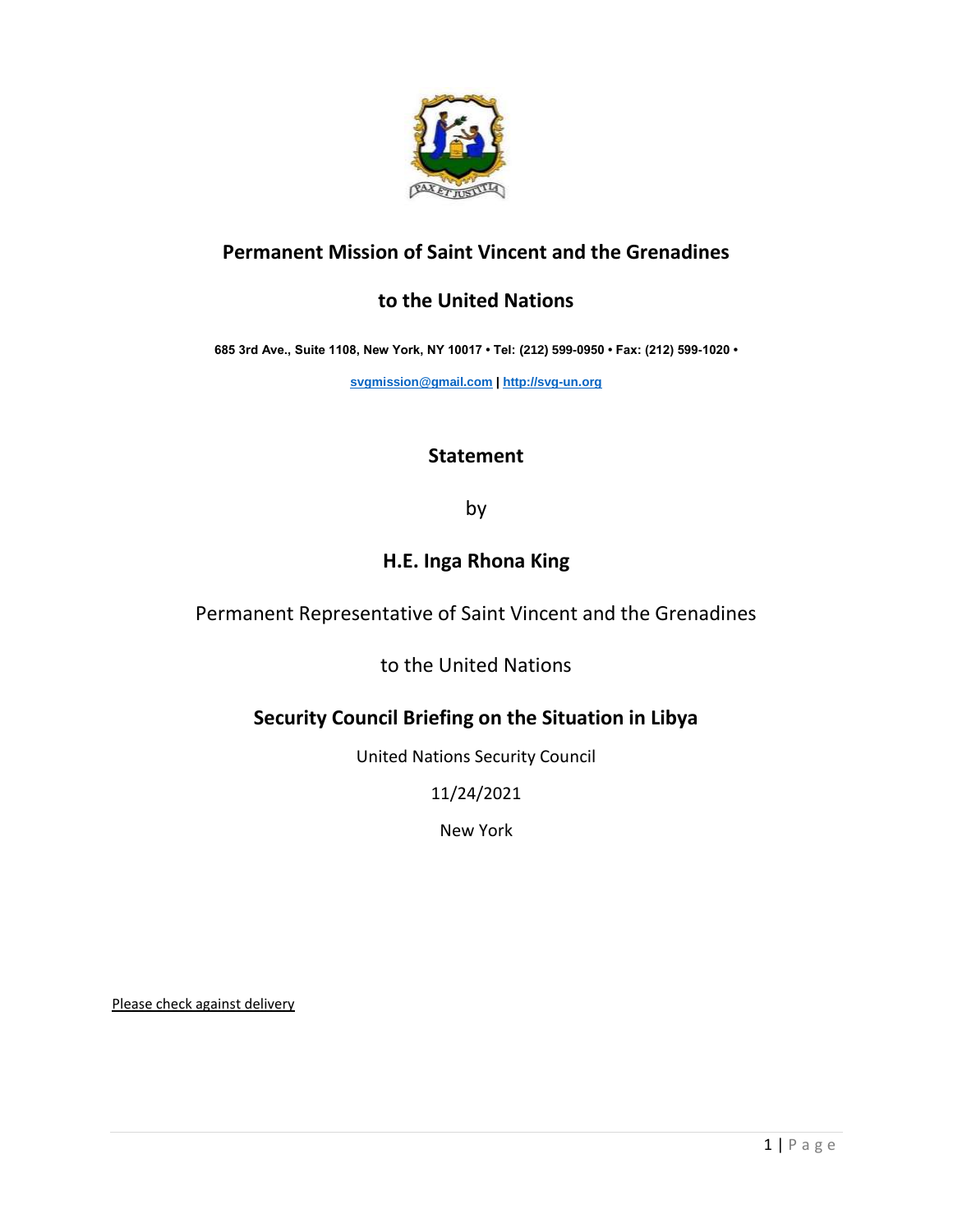Thank you, Mr. President,

I also thank Special Envoy Ján Kubiš and Ms Lamees Ben-saad for their comprehensive briefings and Ambassdor T.S. Tiru-murti, the Permanent Representative of India, for the Chair's  $42<sup>nd</sup>$  report, pursuant to resolution 1970. And I welcome the Permanent Representative of Libya, Ambassador Taher El-Sonni.

## Mr President,

Libya is at an important historic juncture. Exactly one month from today, Libyans are expected to hold their inaugural parliamentary and presidential elections, which we hope will be conducted in an inclusive, free, fair and credible manner, with the full participation of women. We welcome Libya's impressive achievements in recent months leading towards these important elections, including last month's National Stabilization Conference.

The constructive efforts of the United Nations, in particular UNSMIL, the African Union, the League of Arab States, the European Union and other international partners, in accompanying Libya's political process, remain critical. Accordingly, we welcome the recent Declaration of the International Conference on Libya, which was held in Paris. The international community must continue to support Libya, within the parameters of the country's sovereignty and territorial integrity.

We commend the technical preparatory work of the High National Electoral Commission (HNEC) to facilitate a smooth electoral process and wish to implore the relevant Libyan authorities to ensure that all the necessary arrangements on the electoral legal framework will be concluded for Libyans to exercise their franchise.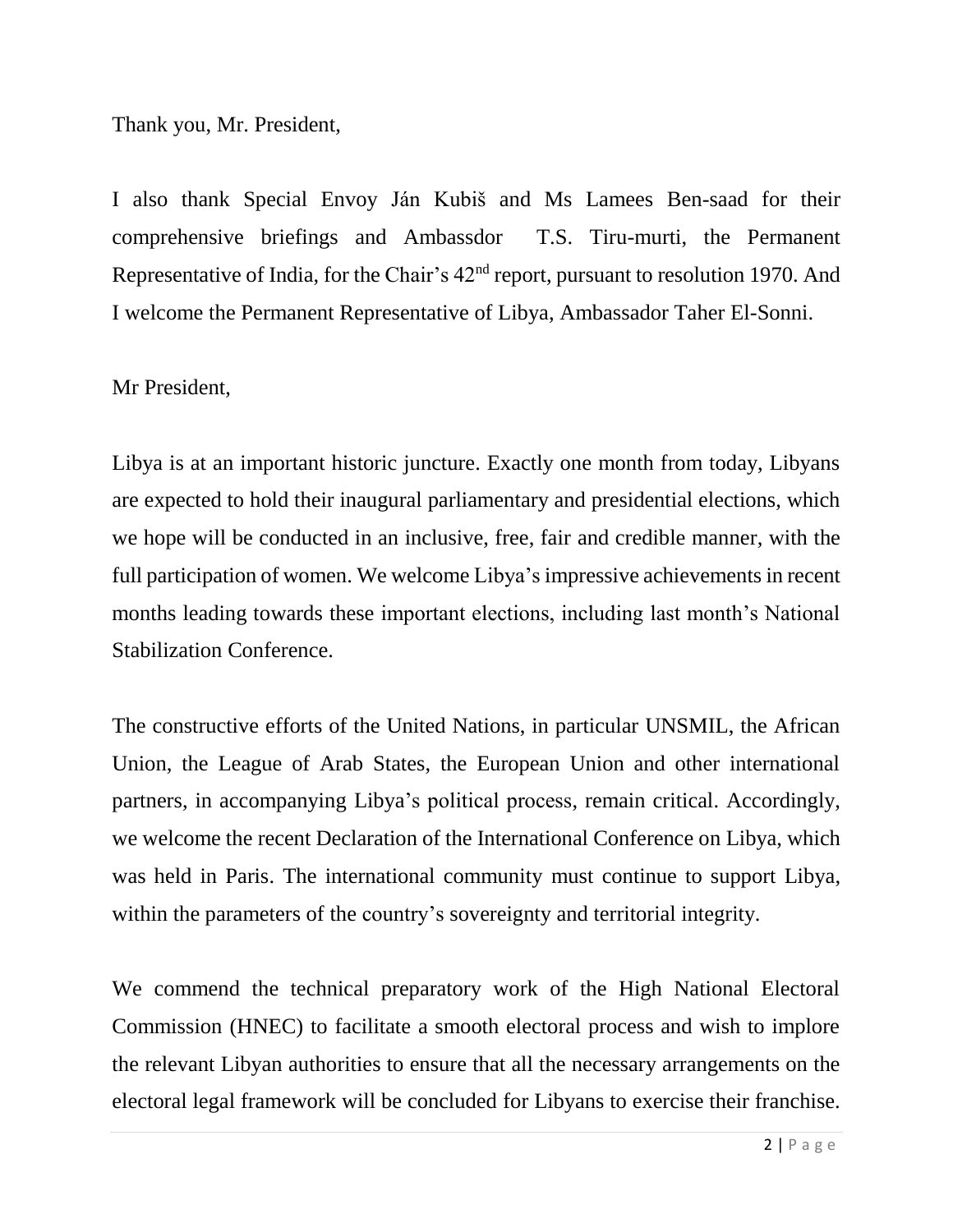Elections remain a first and significant step towards Libya's democratic transition and ought to be conducted in a safe environment.

This brings me to my next point—the security situation. Approximately one year following the signing of the ceasefire agreement, the progress in its implementation is minimal. We welcome the ongoing efforts of the 5+5 Joint Military Commission (JMC) and applaud the agreement reached on the Action Plan for the withdrawal of mercenaries and foreign fighters from the country. The importance of this Action Plan cannot be overstated given the repeated calls by this Council for mercenaries and foreign fighters to depart Libya in a supervised and orderly manner. We therefore hail the recent 5+5 JMC meeting held in Egypt, with the participation of Chad, Niger and Sudan on establishing an effective communication and coordination mechanism to support the implementation of the said plan. We also underscore the need for the strict implementation of the arms embargo.

The quickening pace of the on-rushing global challenges, including the COVID-19 pandemic, have made it pellucidly clear that Libya's many-sided challenges need to be addressed effectively and through durable parallel solutions. The need to prioritize the unification of Libya's institutions is central, and we note with satisfaction the ongoing work on the economic and financial tracks, including the international financial audit of the Central Bank of Libya. These efforts should serve to unite Libya's Central Bank, whilst also ensuring that important mechanisms are established to address socio-economic and humanitarian challenges and delivering basic services to the Libyan people. We therefore take this opportunity to reiterate the importance of preserving Libya's natural resources for the sole benefit of Libyans.